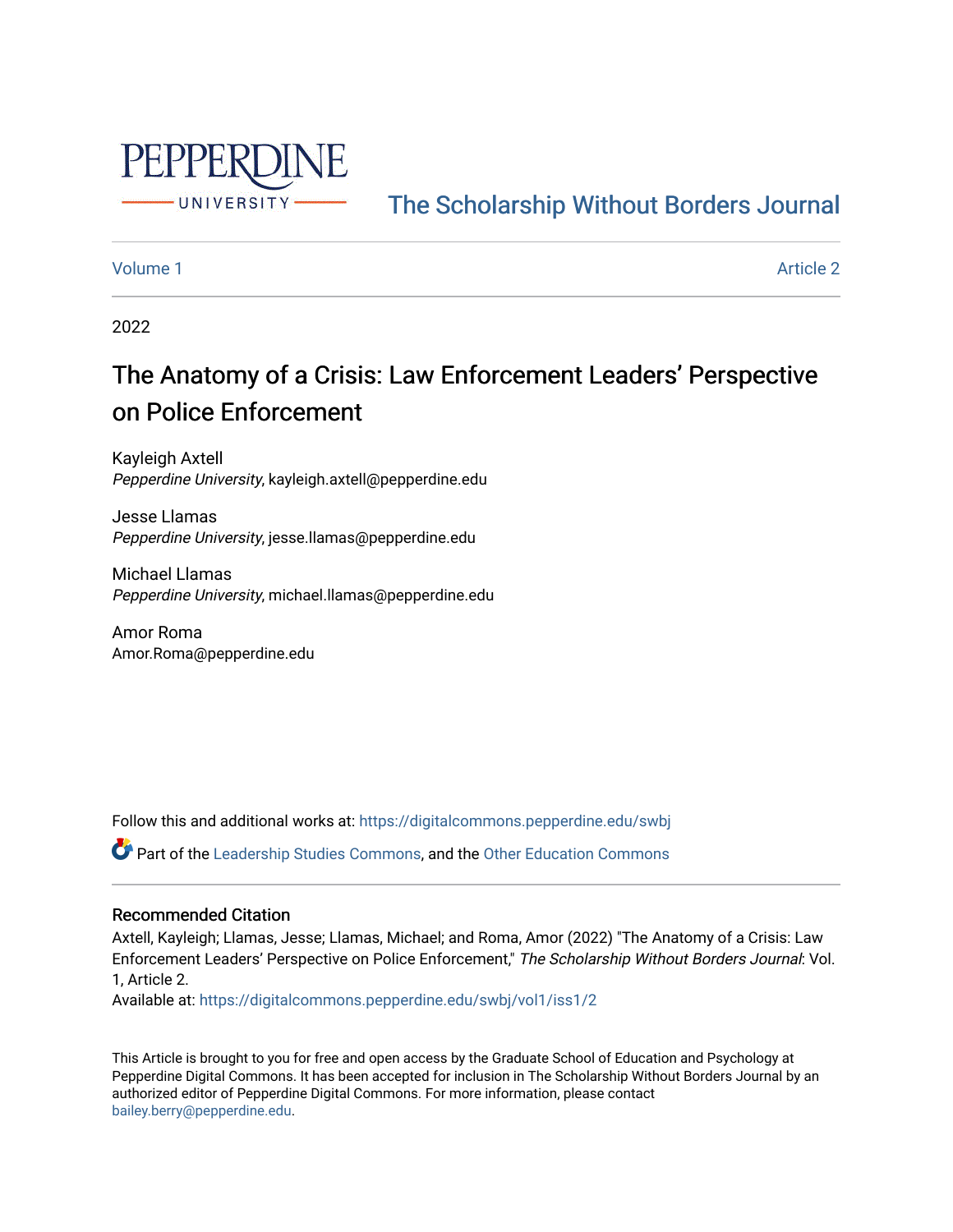#### **The Anatomy of a Crisis: Law Enforcement Leaders' Perspective on Police Enforcement**

Law enforcement refers to agencies and employees responsible for ensuring laws are followed, maintaining public order, and promoting public safety within their jurisdictions. The Bureau of Justice Statistics (2021) explains that investigation, detention of suspects, and apprehension are the primary law enforcement duties.

Americans have a negative sentiment toward law enforcement in the United States (U.S.) due to problems such as racial profiling and the widespread belief that the criminal justice system does not hold all citizens equally accountable (Ekins, 2016; Stenning, 2021). According to the CATO Criminal Justice Survey (Ekins, 2016), African-Americans tend to know someone abused by the police two times more than white Americans. The CATO survey further noted that high-income white American men are 1.5 times less likely to be stopped by police than African American men. Such inequitable treatment of underrepresented groups is partially to blame for American society's current scrutiny of the police. Moreover, the widespread sharing of video clips on social and news media from events such as protests organized against the use of police brutality may be exacerbating mistrust of police (Eichstaedt et al., 2021). As a result, attempts are being made to restrict certain policing practices and increase accountability in law enforcement by using legal measures like the George Floyd Justice in Policing Act (2021).

A crisis of lack of trust in U.S. police developed and intensified as controversial deputyinvolved police shootings and incidents arose and came under public scrutiny. For example, in the 2014 case of Ferguson, an officer named Darren Wilson killed unarmed 18-year-old Michael Brown by gunshot (Department of Justice, 2015). Global protests against violence following the 2020 murder of George Floyd reignited law enforcement scrutiny (George Floyd Justice in Policing Act, 2021). The leaders of law enforcement continue to face complex problems and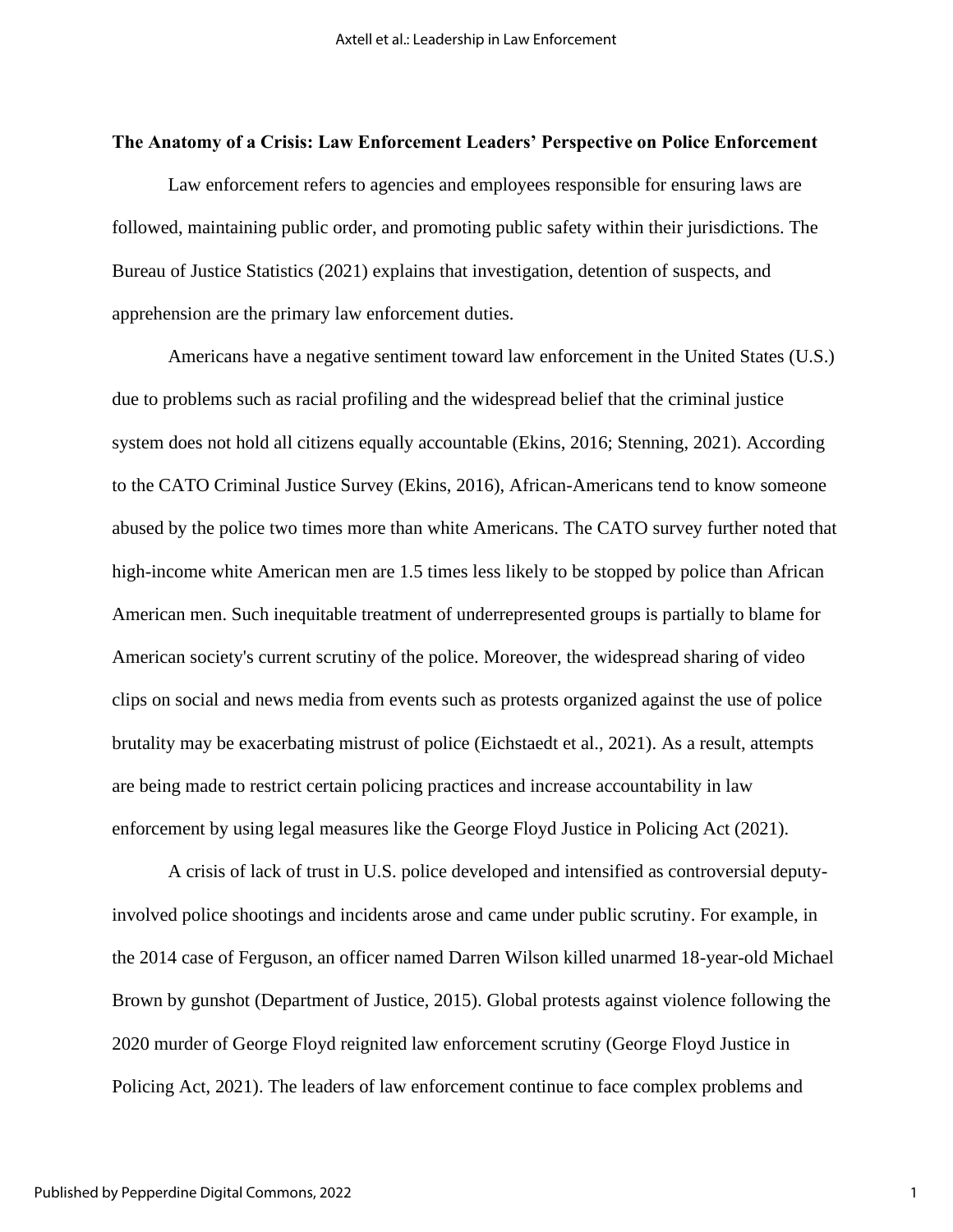circumstances. For example, the law enforcement field is under scrutiny by the communities they serve, which can positively correlate to increased crime (Capellan et al., 2019). Police leaders should be prepared and willing to work with the community they serve to gain their trust and respect. Policing is already a challenging and dangerous job and needs the support of society to accomplish it effectively (Schweikert, 2020).

This paper examines these issues with the proposed research question: What anticipated crises and challenges do law enforcement leaders face amidst the current crisis of negative sentiment towards law enforcement in the post-Ferguson period? Although other countries may be experiencing similar challenges, this study focuses specifically on police in the United States during the post-Ferguson era. It is important to note that law enforcement leaders were interviewed in 2020 in the midst of and following civil unrest in the U.S. surrounding violence and race relations. Therefore, "current" refers to this time frame in 2020 to distinguish the negative sentiment towards law enforcement from the underlying crisis described by law enforcement leaders. Given that law enforcement activity in the public sector is argued to be manipulated by events in Ferguson (Torres & Reling, 2020), post-Ferguson has brought many challenges to the law enforcement field. For example, a call to "defund the police" means reallocating funds away from the police departments and using the funds for other public safety strategies (Capellan et al., 2019; Vermeer et al., 2020).

Additionally, increased police officer resignations and retirements (PERF, 2021), the significant impacts of the current crisis, past crises, and ongoing challenges that law enforcement leaders face likely influenced their perspectives. Thus, this paper adds to the literature examining the attitudes that law enforcement leaders have in the face of the current crisis.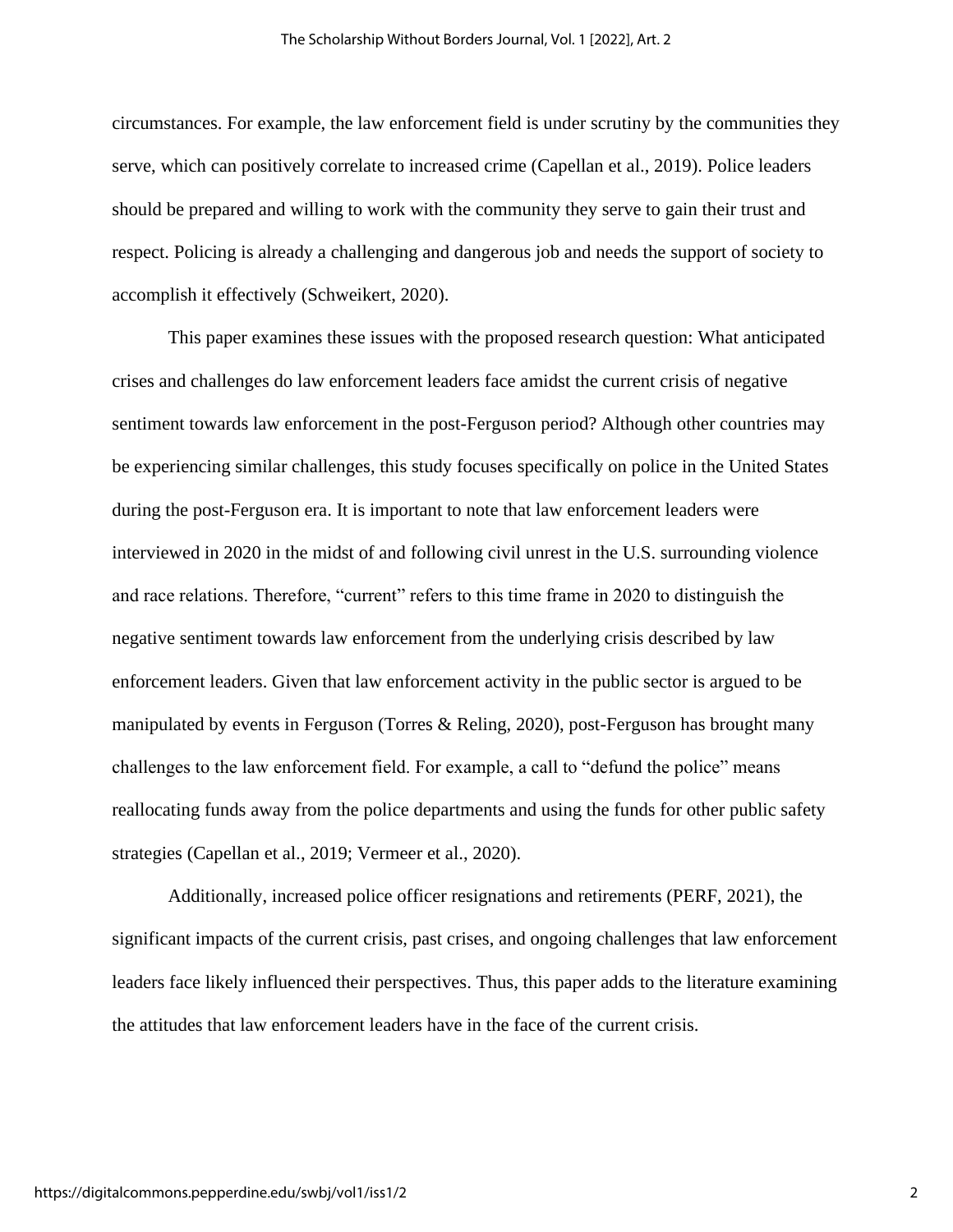In describing "what makes a crisis a crisis," Ury and Smoke (1985) listed four "prominent" elements of a crisis:

First, *high stakes* are involved. Second, *little time* is available for making crucial decisions, and there is a felt urgency to act. Moreover, critical information is often lacking, leading to *high uncertainty* about both what is happening and how to respond.

Finally, there is often a sense of *narrowing options* for coping with the crisis. (p. 94) Although their conceptual framework for understanding a crisis is drawn from international examples, Ury and Smoke argue that it may be useful for practitioners in other fields (1985). Bayley (2018) agrees with this definition of a crisis and adds the essential element that there is no clear path forward in a crisis. Using this framework to describe how the problems in the police force align with the elements of a crisis defined above can serve to gain a better understanding of police leaders' perspectives on enforcement issues. First, according to police leaders, high stakes are involved in the crisis of law enforcement. Interviews with chiefs and sheriffs illustrated an expectation of severe losses, such as the ability of agencies to carry out their fundamental law enforcement duties. Second, factors—such as the nature of enforcement work, the high visibility of police activity as members of the public film and post recordings on social media platforms, and various protests surrounding civil rights violations—contribute to the urgency of this dilemma. Third, high uncertainty is involved in this policing predicament due to circumstances such as the viral spread of misinformation or the lack of a single, complete source for police force data. Fourth, due to phenomena such as the exodus of experienced senior officers in law enforcement and problems with recruitment and retention, there is a sense of narrowing options for coping with the crisis.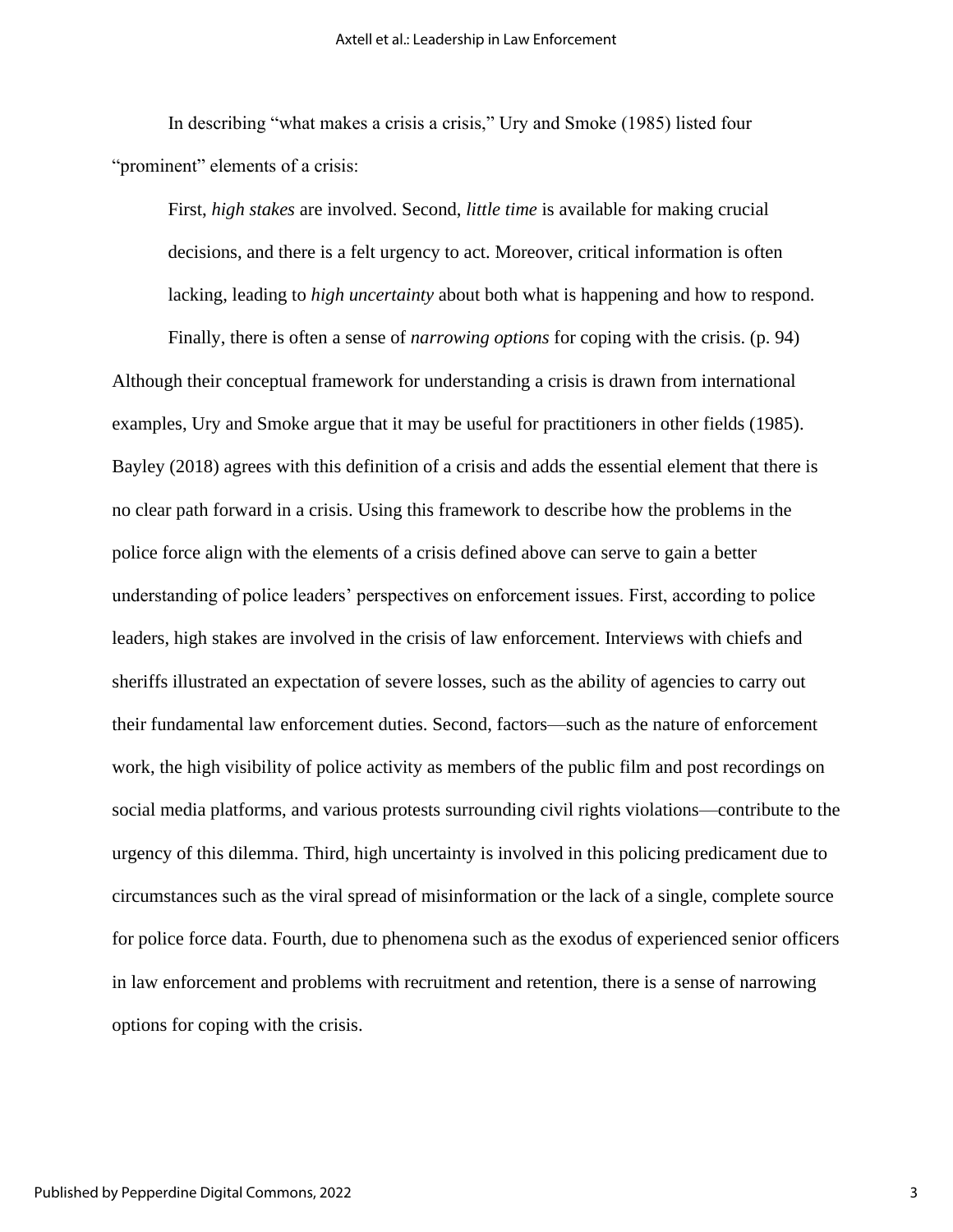# **Background of the Current Crisis**

The law enforcement field may have previously been associated with career longevity (Wilson et al., 2010). A participant from a study by the Police Executive Research Forum (PERF) explains that in the past, he had applicants who expressed interest in staying in the city as a career officer; but now, many applicants cite their intention to move away from the city as soon as possible because of politics (2021). Although the participant did not explicitly mention what he meant by "politics," he shared this comment to describe candidates' need for long-term commitments (PERF, 2021). The PERF survey also shows that the retention rate has diminished, and retirements increased by 45% from 2019 to 2020. Understanding police retention is essential because of direct and indirect costs and time to the agency (Wareham et al., 2013). When law enforcement leaders lose experienced senior officers, a decrease in social networks and an increase in the use of inexperienced personnel could follow (Hom & Griffeth, 1995). These issues will directly impact the ability of law enforcement to succeed in the future because chiefs and sheriffs rely on peer-to-peer mentoring and need experienced leaders to guide future chiefs and sheriffs. Police agencies' problems with recruiting and retaining qualified officers have been attributed to factors such as officers' perceptions of inequity, a mismatch in motivation and rewards, including low salary, dissatisfaction with work-life balance, inadequate opportunities for professional growth, and not experiencing meaningfulness of work (Bowman et al., 2006).

Additionally, Orrick (2008) discussed that developing a career as a law enforcement officer is challenging because of the amount of ongoing training. According to The Federal Law Enforcement Training Centers (FLETC), officers must complete a minimum of 64 days of basic training called the Uniformed Police Training Program (UPTP) (n.d.). The FLETC further specifies that the UPTP is devoted to learning specific knowledge and skills, including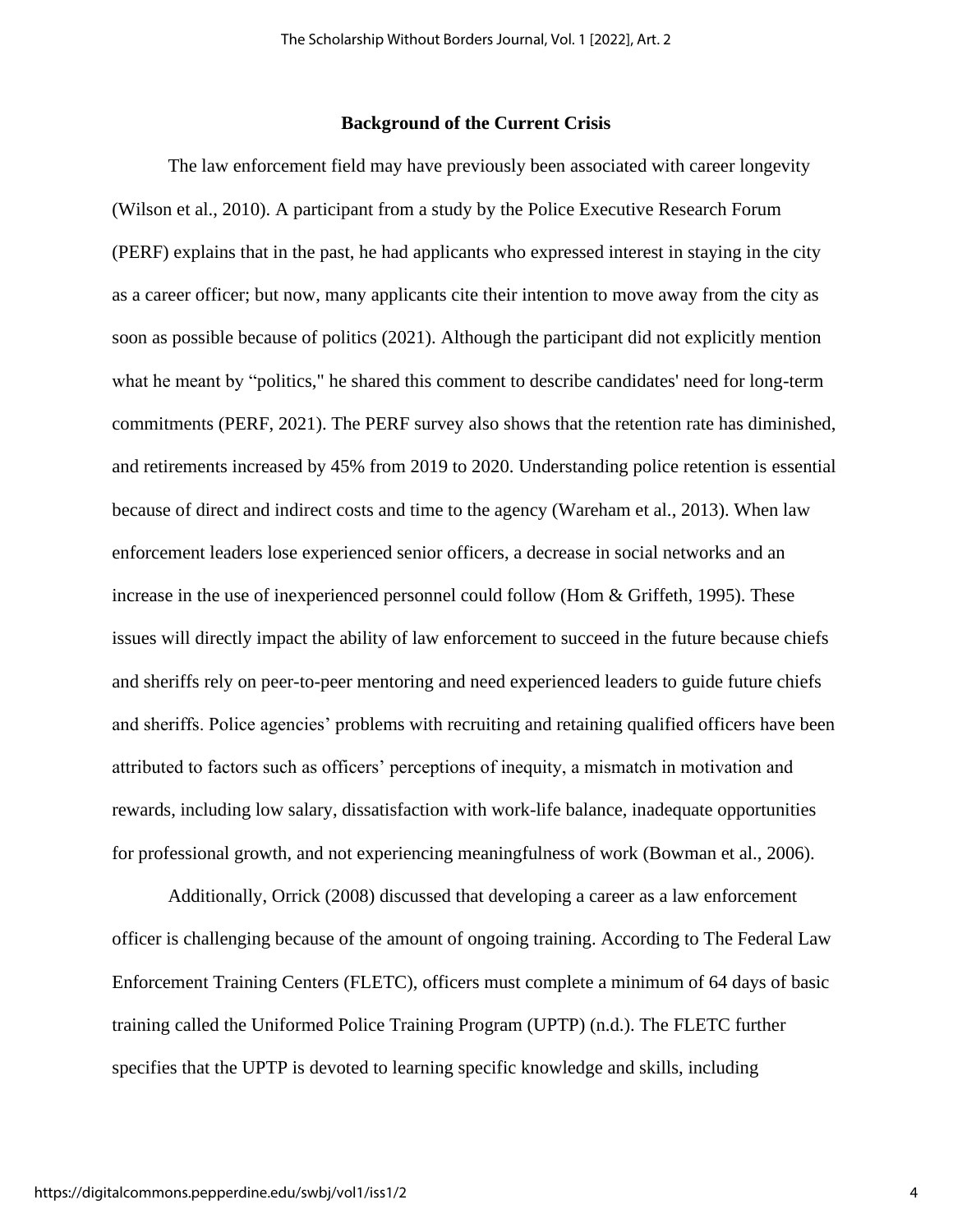behavioral science, counterterrorism, cyber, driver, enforcement operations, firearms, investigation, leadership, legal, and physical techniques.

In 2021, news media like National Public Radio (NPR) covered the legal doctrine of qualified immunity (Sullivan, 2021). The doctrine was established in a 1967 U.S. Supreme Court case which introduced the justification for qualified immunity for police officers from being sued for civil rights violations (*Pierson v. Ray*, 1967). The doctrine serves two vital interests: (a) to hold public officials accountable if they exercise their power irresponsibly and (b) to shield officials from harassment, distraction, and liability when they reasonably perform their duties (Novak, 2020).

Proponents of the doctrine have argued that the modern application is crucial because it allows law enforcement officers the flexibility they need when making a judgment call in an escalating situation (*Scheuer v. Rhodes*, 1974). In contrast, it was argued in *Harlow v. Fitzgerald* (1982) that the doctrine no longer achieves its goal of protecting public officials from the dangers and distractions of litigation or preventing the official from adequately performing their duties or from entering public service. For example, the *Harlow v. Fitzgerald* case explains that qualified immunity for public officials serves a dual purpose (1982). It helps protect officials who must vigorously exercise official authority on behalf of the public. Although, it also serves as a damages remedy to protect citizens' rights (*Harlow & Fitzgerald*, 1982). Since the court held its opinion in 1982, the Supreme Court has continued to refine and expand protection for government officials (*Pearson v. Callahan*, 2009). The fine-tuning and development of qualified immunity have caused the doctrine to face criticism, as exemplified by *Qualified Immunity: A Legal, Practical, and Moral Failure* (Schweikert, 2020). Schweikert argues that Qualified Immunity is a disastrous doctrine that is detrimental to citizens and officers because it inhibits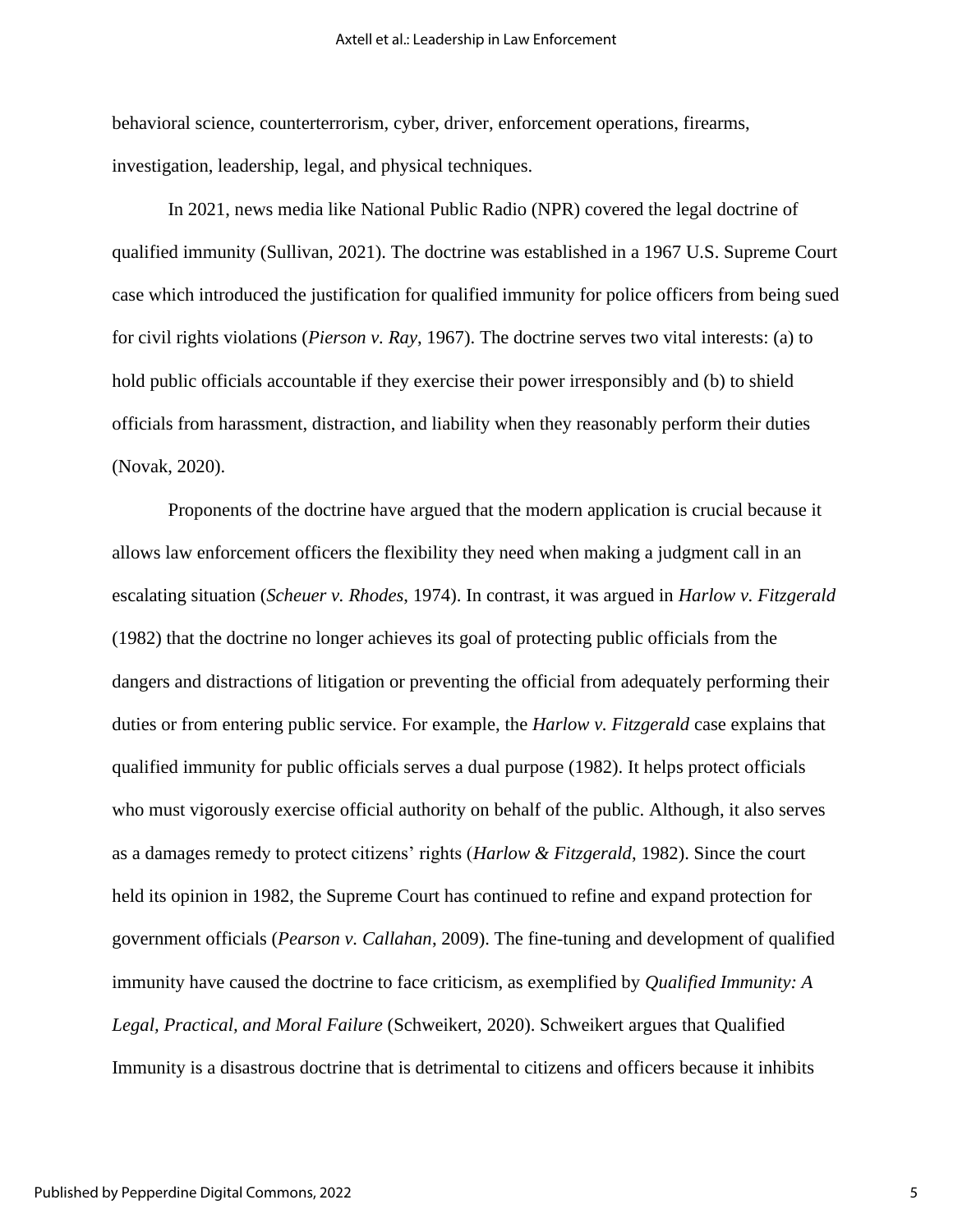the trust that is necessary between officers and the community (2020). Furthermore, in their dissenting opinion in *Kisela v. Hughes* (2018), justices Sotomayor and Ginsburg stated that qualified immunity had been treated as an absolute shield for police personnel. The examples of differing opinions on Qualified Immunity demonstrate the clashing views over how to proceed with this doctrine and its application in American law.

#### **Methodology**

A grounded qualitative theory and a phenomenological approach were utilized to conduct the research. A grounded qualitative theory aids researchers in developing a theoretical account of general features while grounding the account in empirical observations (Glaser & Strauss, 2017). Phenomenology seeks to make meaning of human experiences that cannot be seen by ordinary observation (Sanders, 1982). This approach was carried out following the steps outlined by Creswell, including collecting data via interviews, then transcription, coding, theming, and data analysis (2014). Police chiefs and sheriffs were interviewed as participants in the study to get a day-to-day perspective of the organization as a whole. Police chiefs and sheriffs are both leaders of law enforcement government agencies; however, each is distinct from the other. Often, the city's mayor appoints police chiefs, and their jurisdiction is within a city (National Sheriffs' Association, n.d.). In contrast, voters elect sheriffs, and their jurisdiction covers a broader area, such as a county (Dees, 2017). Police chiefs and sheriffs have a different perspective from the other ranks because they accommodate and cooperate with state, federal, and local agencies (Li & Brown, 2019).

The researchers used a social networking service called LinkedIn to message participants directly. Over 400 United States police chiefs and sheriffs were contacted to join this study. Thirty-seven replied with interest in participating. Of the 37 respondents interested in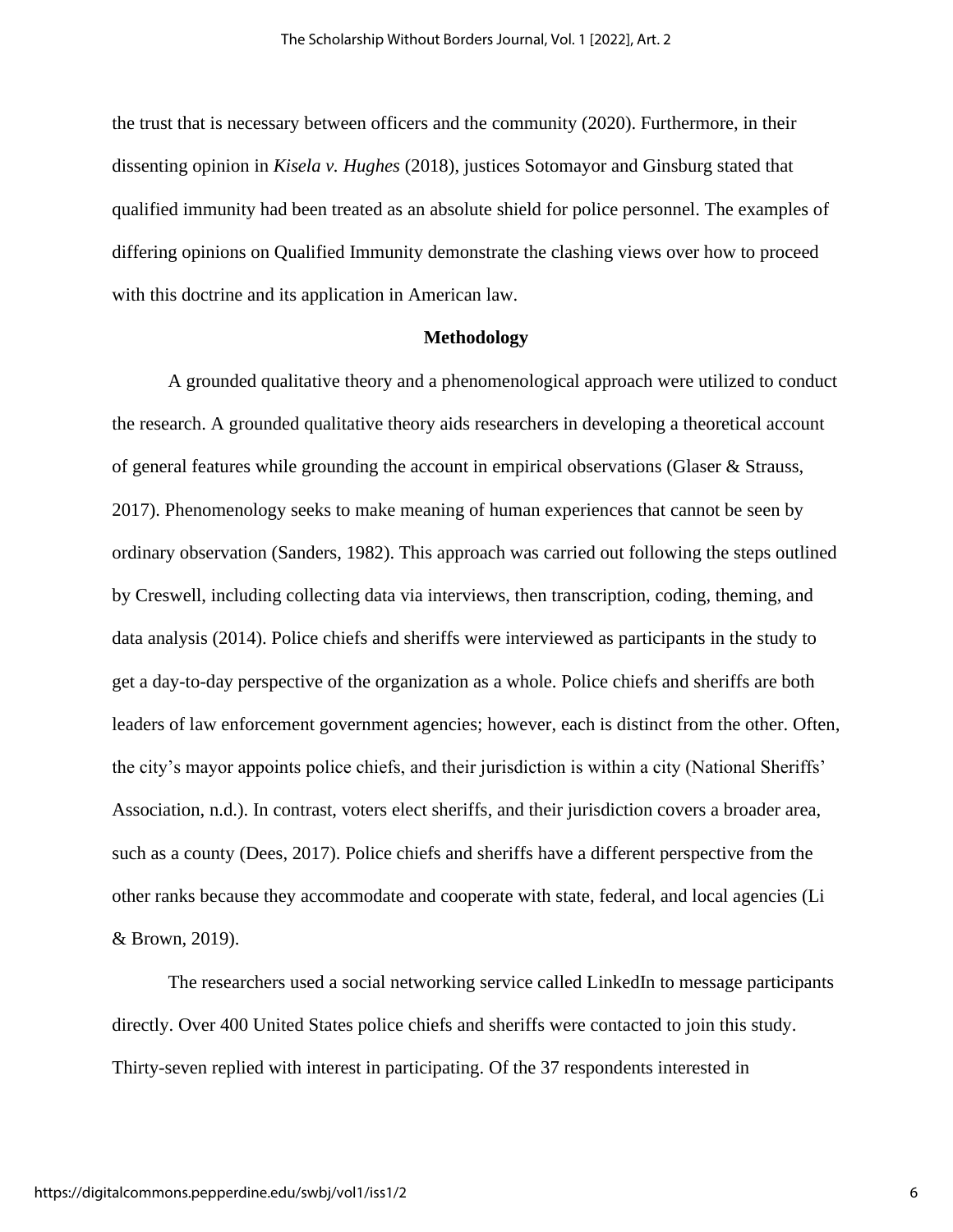participating, 16 signed consent forms and joined the study, meeting the minimum size for sampling outlined by Creswell (2014). Participants located in different geographical regions throughout the United States were interviewed in this study to gain a general perspective of the crisis in law enforcement across the United States.

The study was conducted during the global COVID-19 pandemic. Therefore, the interviews were held via Zoom due to distancing mandates, and all participants were on camera throughout the interview process. The participants were asked the following interview questions:

- 1. How would you describe your leadership style? (give examples of your leadership actions)
- 2. What are your strengths in leadership?
- 3. What strategies do you use to incorporate your strengths in your leadership role?
- 4. What are your challenges (non-strengths) in leadership?
- 5. What strategies do you use to overcome them in your leadership role?

The participants were also asked follow-up questions if they mentioned something interesting or unique in their responses. For example, when participants were asked about their challenges, they were also asked if they could elaborate on the points they discussed. To maintain the confidentiality of the interviewees, the names used in this paper are pseudonyms and are not the actual names of the participants.

#### **Data Analysis**

During the interview process, participants shared experiences of their anticipated crises and challenges amidst the current situation. Using Creswell's approach to phenomenology, the interviews were then transcribed, coded, and then analyzed for themes. The themes that arose from the data included *exodus, lack of mentorship, defunding the police, and political climate.*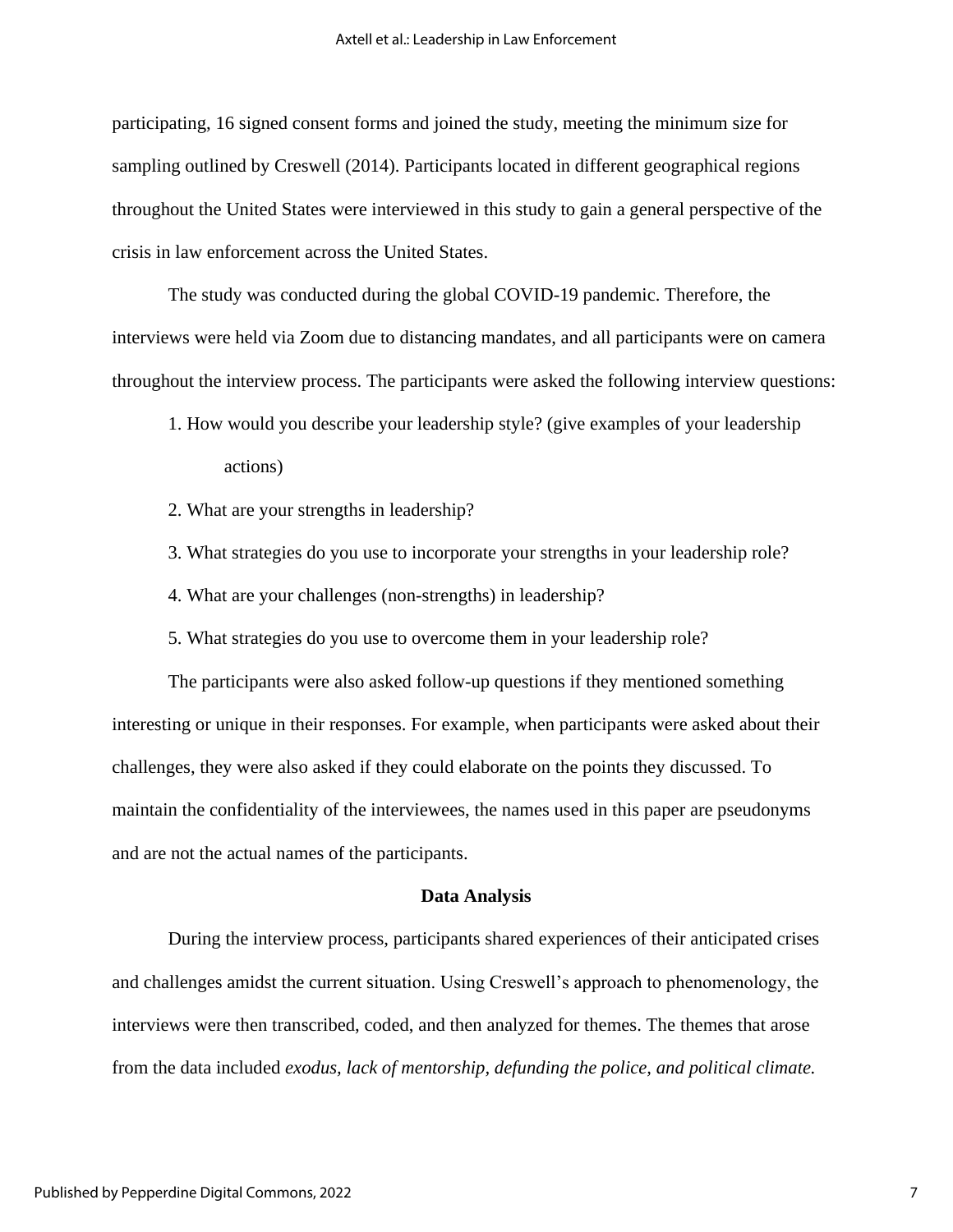Common themes emerged, indicating that law enforcement leaders throughout the United States face recurring crises and challenges.

#### **Exodus**

For example, the theme of *exodus* is prevalent, as exemplified by the 31% of participants who spoke about this issue. Some participants described the current political climate against law enforcement officers as a reason for some senior officers leaving the force. Participant "Erikson" explained that police officers fear being sued in civil court because "it's really stressful when you are at the end of your career and where you should be able to enjoy the rest of your life and the money you have been able to stockpile from pension and stocks could all be gone because of that."

#### **Lack of Mentorship**

Data from the interviews show that an increased retirement rate creates a *lack of mentorship* for younger recruits who are not being promoted because they lack the necessary experience to lead and the requirements to pass basic training. Participant "Tomlinson" explained that after leaving a chief position, the position was filled by an inexperienced lieutenant who had only briefly worked in the chief's office. Such instances pose challenges to retention, job satisfaction, and productive workplace cultures. Edmundson (1999) found that police departments that offer mentorship programs and pair recruits with experienced officers result in successful basic training completion, improved morale, and police officer retention.

# **Defunding the Police**

Another recurring theme was *defunding the police*. The participants described various instances of this new crisis that has brought challenges to their respective departments. For example, one participant detailed how defunding the police will create unforeseen problems.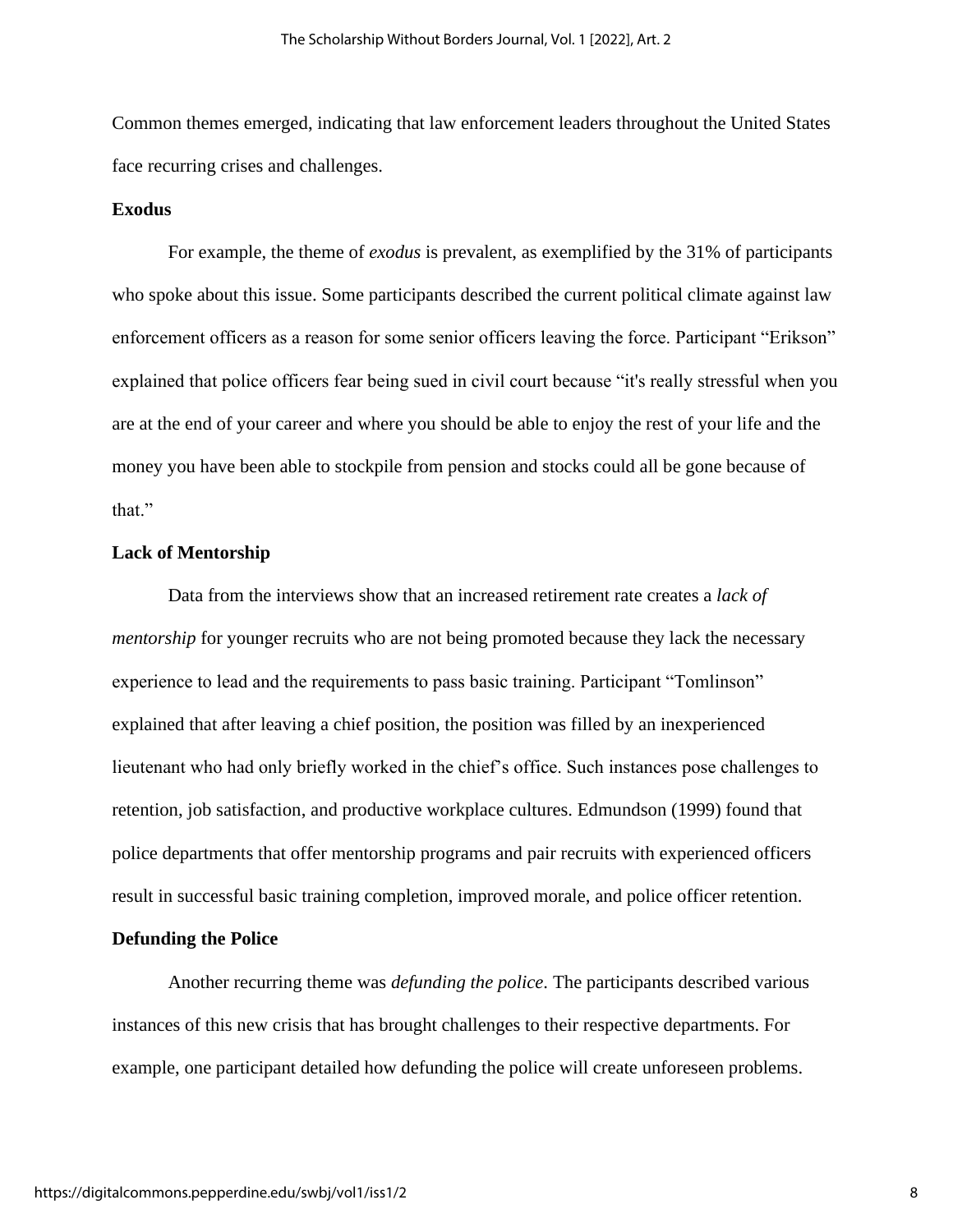Participant "Shane" said, "it happened in Seattle; we have the CHAZ and the CHOP zone where they decided there were no more police. Three people were killed in the span of three weeks, and now the parents of the victims are suing the city for allowing lawlessness." Shane was referring to the Capitol Hill Autonomous Zone (CHAZ) and Capitol Hill Organized Protest (CHOP) (Rufo & Anderson, 2020). Participant "Williams" mentioned that defunding the police will result in "a change of level of service because we will not have the manpower." To illustrate, "Williams" explained that offers may not respond to a car accident that does not result in serious bodily injury or death because the police "need to maintain the availability to respond to the family violence, to the in-progress calls, to protect people."

#### **Political Climate**

Participants also mentioned challenges around recruitment because of the changing *political climate*. For instance, one participant expressed that recruits joined with the understanding that they may lose their lives, which they were prepared to do so in the past. However, participant "Smith" added that now the risk has changed, explaining that officers "could go to prison for no fault of [their] own," and giving detailed accounts demonstrating the perceived threat of prison has increased among police officers. Additionally, perceptions about the policing profession impact officers and is another challenge around recruitment. For example, participant "Harold" explained that the family's support for their work as police officers diminished after certain policing events became prominent on the news. The negative perceptions surrounding police officers may deter recruits.

#### **Findings**

This research indicates that law enforcement leaders face a police force fallout crisis in the context of the 2020 uprising against police-affiliated violence in the U.S. (Simonson, 2021).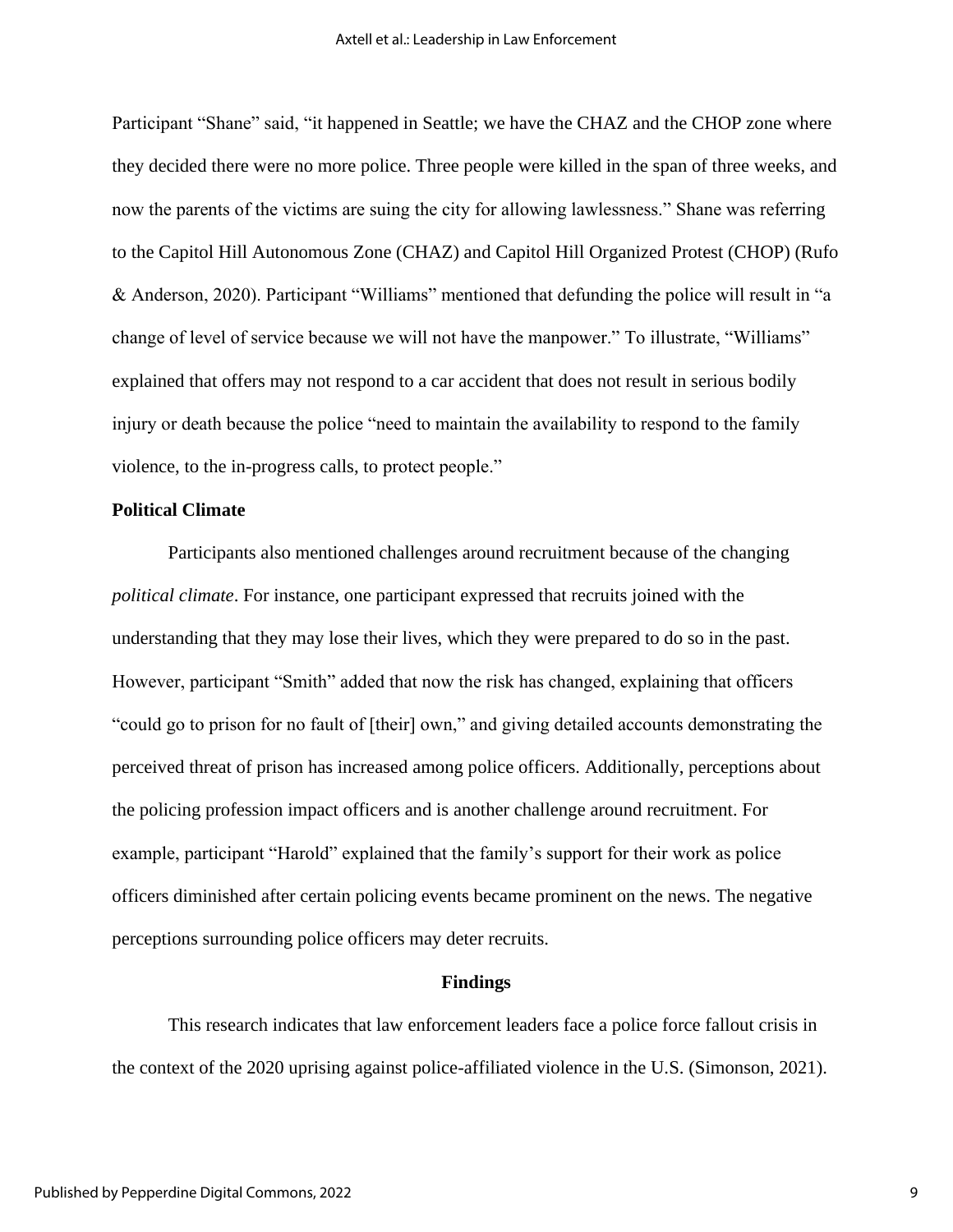In this study, the police force fallout crisis is defined as law enforcement agencies' difficulties in obtaining and maintaining qualified and skilled officers, which may render agencies ineffective in achieving their fundamental purposes of promoting public safety and enforcing the law. Two findings from that study support the terminology of the police force fallout crisis: (a) the prevalence of dwindling numbers of police force agencies across the nation and (b) the police force fallout crisis is connected to the fallout from the current crisis of negative sentiment towards law enforcement in the U.S. This finding is consistent with the literature that was found in these areas.

#### **Retention & Recruitment Challenge**

For example, the PERF study (2021) and Wilson et al. (2010) demonstrate a problem with police officer recruitment and retention. One hundred eighty officers left the police department in Seattle in 2020, and as of June 11, 2021, when the article was written, 66 more officers left (PERF, 2021). The exodus of senior, experienced police officers causes a lack of mentorship for recruits (Bowman et al., 2006). A lack of seasoned officers as role models can cause a deficiency in essential knowledge and experience-sharing among the recruits and training cadets, which is consistent with the literature that discusses the loss of mentorship due to the expedited departure of senior officers (Hom & Griffeth, 1995). Lack of mentorship due to declining retention can lead to hasty promotions of unprepared, inadequately experienced officers, as exemplified by the interview data. Participants "Erikson," "Tomlinson," and "Shane" attributed the sudden departures to the volatile political climate, the negative public perception surrounding policing, and the fear of facing civil lawsuits. In addition to challenges with retention and exodus, law enforcement leaders also face recruitment problems. For example,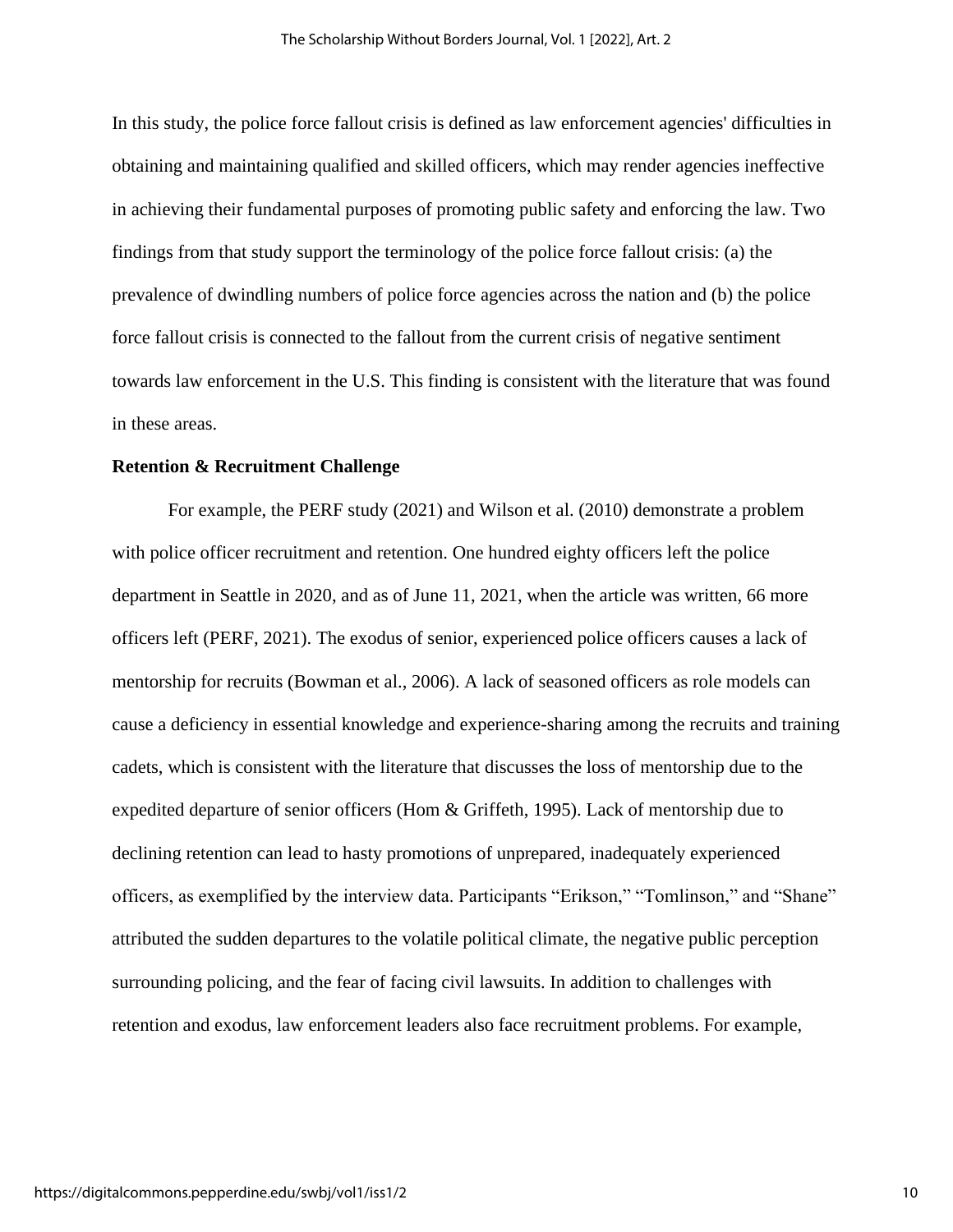participants expressed that recruitment numbers are low because of funding, negative police perspectives from the public and because some candidates do not meet the passing requirements.

#### **Defunding Challenge**

A finding from this study supports that police recruitment and retention are negatively impacted by public dissonance and threats to defund the police. The public outcry to defund the police puts chiefs and sheriffs in a position where they need to direct more resources than they usually would to hire and recruit. The interviewees explained that they often need to fundraise for extra money to train their employees. Otherwise, there may not be a budget for training because the existing funds need to be allocated to hire officers.

Scholars have different perspectives on allocating funds and who should be considered in relocating funds away from police departments. For example, one article called for giving funds to communities in need (Scott, 2021), while a separate article argued that funds be redirected to sources that support a specific group of people (Martin, 2021). Simonson (2021) explores the redistribution of funds through the lens of power by examining the broader implications of shifting power away from the police and into historically vulnerable communities. Although there is a clear call for change in policing, there is still no consensus on how the change should be executed (Oyedele & Perrone, 2021).

In a study conducted by Capellan et al. (2019) to determine possible correlations to crime increase in New York City, the researchers found that although de-policing did not increase crime, public scrutiny was positively correlated to a rise in crime. Participants in this study likewise explained another consequence of defunding the police: a smaller police force means the community may experience longer response times due to prioritizing some calls over others. For example, a police officer expected to respond to a car accident may be diverted to another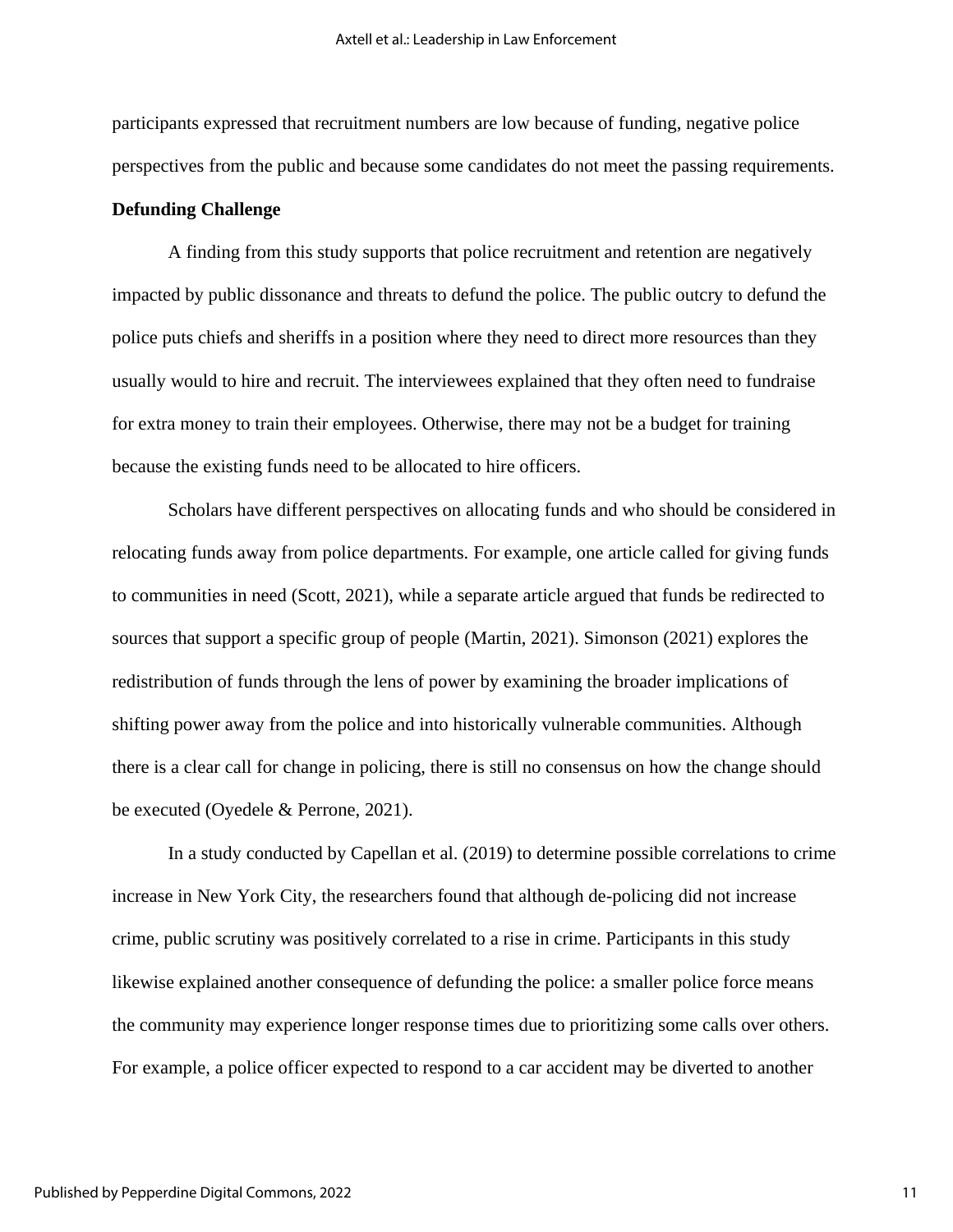higher-priority incident instead, such as a robbery or an assault and battery. This example is consistent with Vermeer et al. (2020), who argue that police officers may be open to "defunding" if there are lower expectations and fewer problems to solve, something that has not happened yet. Lastly, the literature suggests that even if an attempt is made to defund and reform the police department, a viable and sustainable alternative has not yet been developed (O'Rourke et al., 2021).

#### **Future Studies**

Opportunities for future studies include dividing and expanding the research by geographical location, the precinct's size, and the local community's crime rate to uncover more distinctive findings relevant to the nuances of various police departments. This research provides an overview of challenges facing the police force; however, conducting interviews with participants other than chiefs and sheriffs may create a more balanced, multifaceted perspective on these issues.

Additionally, future studies could compare and contrast the findings from this research by interviewing local community leaders impacted by the work of the police force. The present study interviewed leaders whose positions gave them unique insight into the affairs of the police force; however, additional perspectives from outside the police force, such as community members or other members of civil service, would support and strengthen the findings from an integrated perspective.

Organizations such as the National Sheriffs Association (n.d.) and local state associations like the California Police Chiefs Associate (2020) support law enforcement leadership through various resources and training opportunities for deputies, sheriffs, and police officers. Supporting these organizations is one way to assist chiefs and sheriffs such as those interviewed for this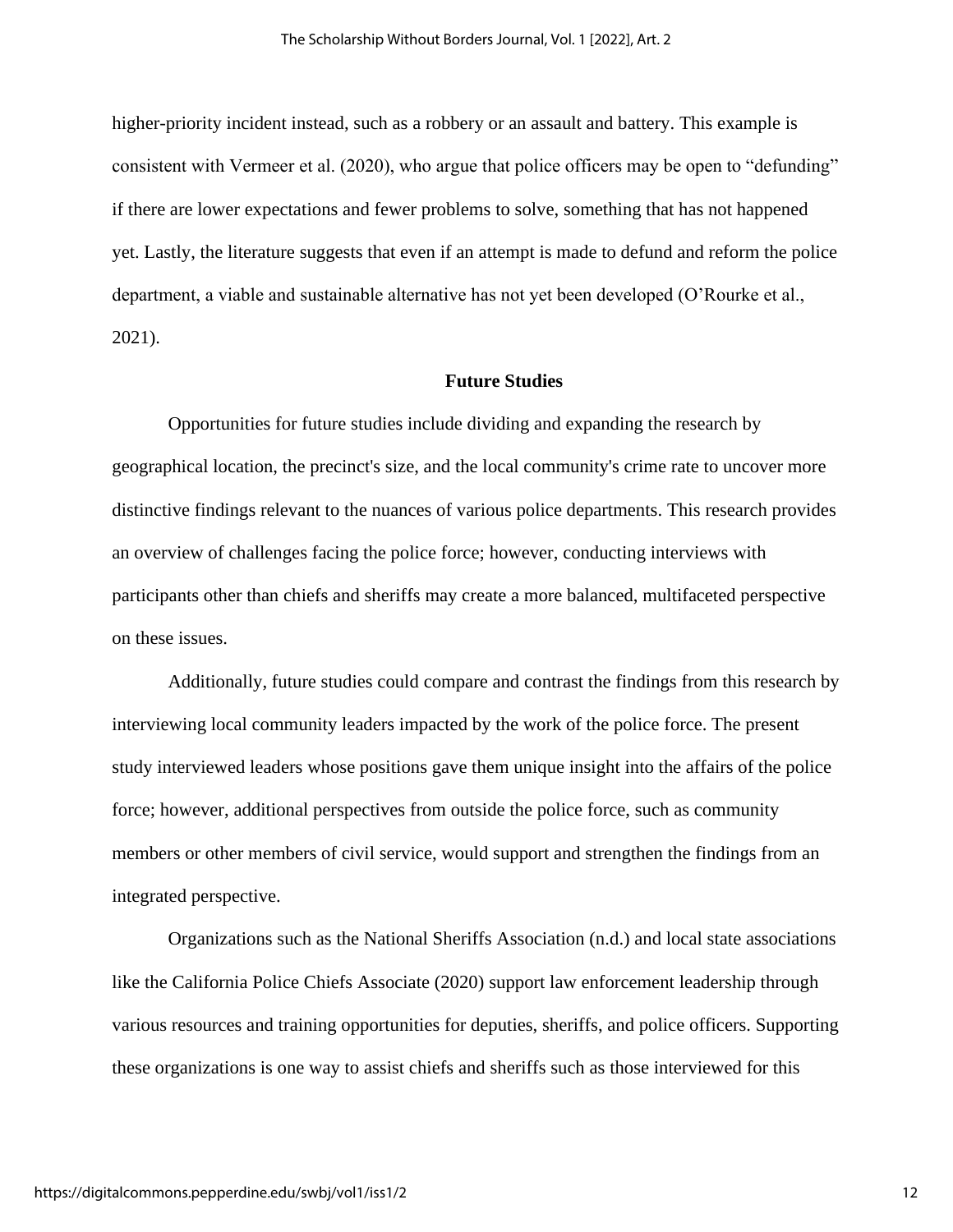study in order for them to have continued access to resources and training as they navigate through challenging times.

# **Conclusion**

Law enforcement leaders must perform various necessary tasks and duties for a police agency to function correctly and successfully. A critical factor for a law enforcement agency to be successful is its ability to retain police officers and properly train recruits to become leaders. However, with the shortage of police recruits and the increasing rate of police departure, this study finds that law enforcement leaders are amidst a police force fallout crisis. The exodus among experienced police officers has been increasing over the years, despite unprecedented factors that could have also contributed to it (PERF, 2021). One specific aspect that this study indicates is that recruitment rates are dwindling because of the negative public perception. Moreover, it reveals the consequences of defunding smaller police departments, such as agencies in rural areas. This paper provides additional research that can aid with the vital task of increasing police retention and recruitment numbers.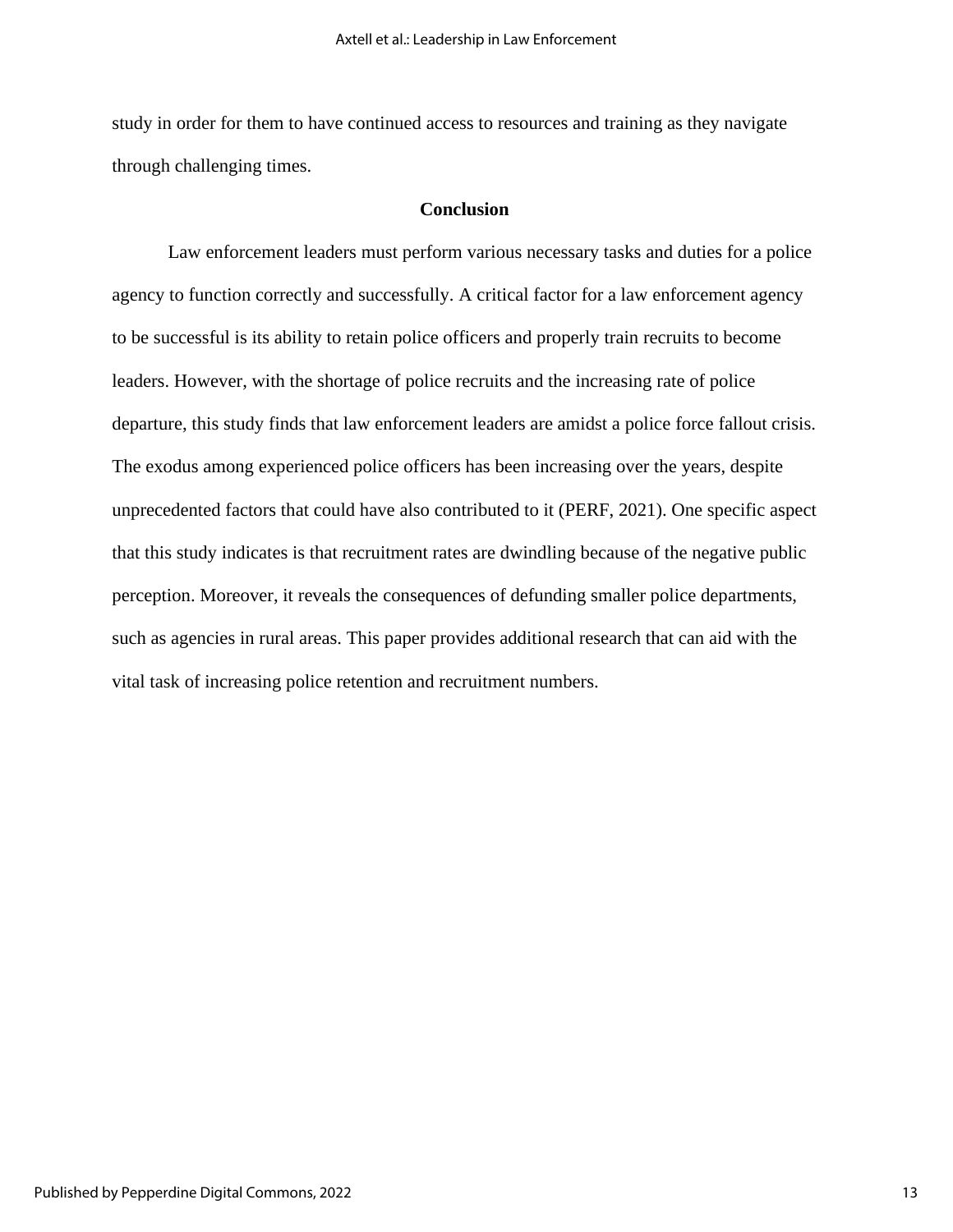#### **References**

- Bayley, D. (2018). The forgotten path to police reform in the United States: An essay. *Policing & Society*, *28*(2), 125–136.<https://doi.org/10.1080/10439463.2018.1435982>
- Bowman, M. D., Carlson, P. M., Colvin, R. E., & Green, G. S. (2006). The Loss of Talent: Why Local and State Law Enforcement Officers Resign to Become F.B.I. Agents and what Agencies Can Do About It. *Public Personnel Management*, *35*(2), 121–136. https://doiorg.lib.pepperdine.edu/10.1177/009102600603500202
- Bureau of Justice Statistics. (2021). Law Enforcement. *Department of Justice Office of Justice Programs*. https://bjs.ojp.gov/topics/law-enforcement
- California Police Chiefs Association. (2020). *Who We Are.*  https://www.californiapolicechiefs.org/about
- Capellan, J. A., Lautenschlager, R., & Silva, J. R. (2019). Deconstructing the Ferguson effect: A multilevel mediation analysis of public scrutiny, de-policing, and crime. *Journal of Crime and Justice*, *43*(2), 125-144[.](https://doi.org/10.1080/0735648x.2019.1652921)

<https://doi.org/10.1080/0735648x.2019.1652921>

Dees, T. (2017, December 6). *Police Officers, Sheriffs, Rangers, and Marshals: What's the Difference?* HuffPost. https://www.huffpost.com/entry/police-officerssheriffs\_b\_7835320

*Department of Justice report regarding the criminal investigation into the shooting death of Michael Brown by Ferguson, Missouri Police Officer Darren Wilson.* (2015, March 4). Department of Justice. Retrieved September 25, 2021, from https://permanent.fdlp.gov/gpo55759/doj\_report\_on\_shooting\_of\_michael\_brown.pdf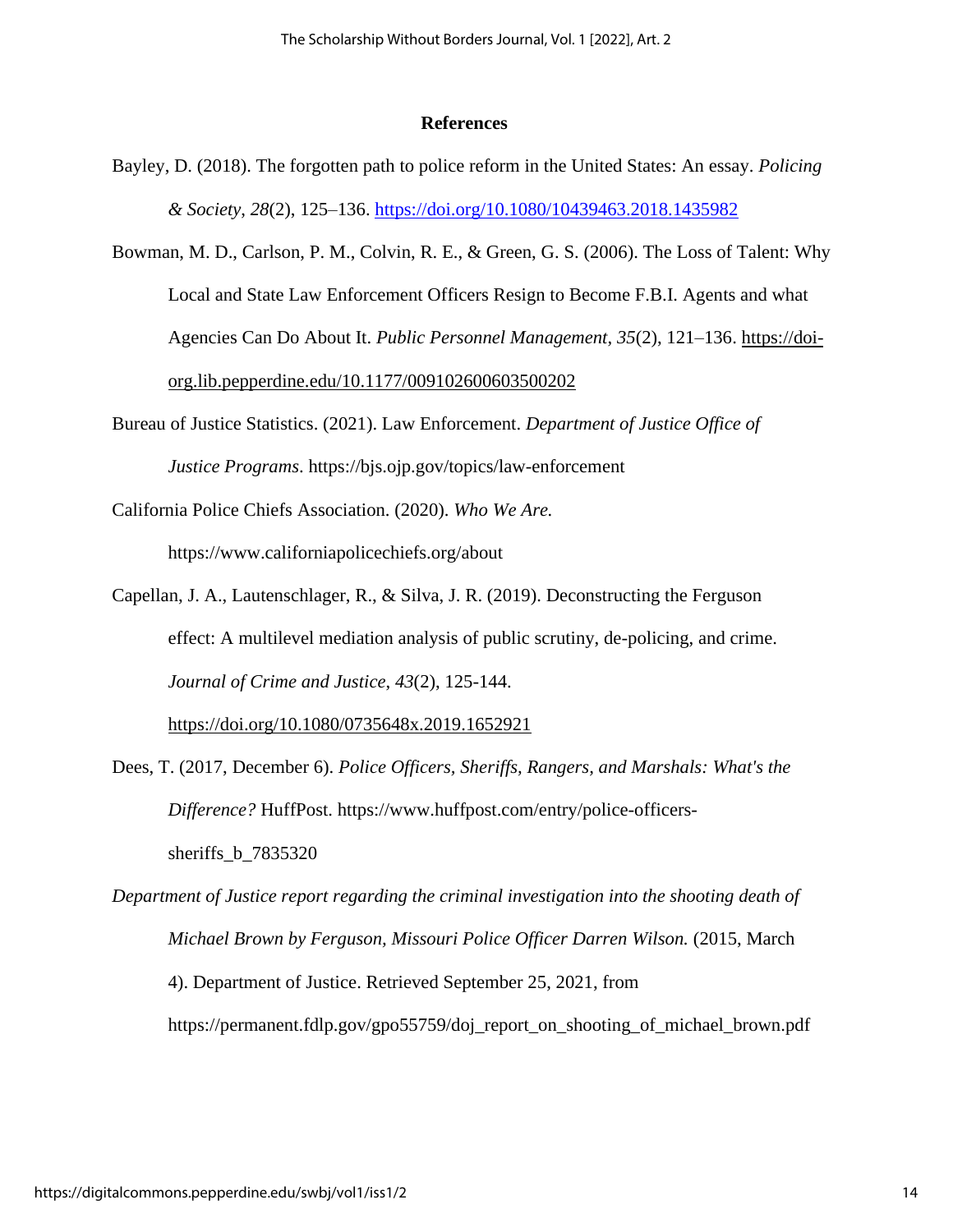Edmundson, J. E. (1999). Mentoring programs help new employees. *F.B.I. Law Enforcement Bulletin, 68*(10).

https://lib.pepperdine.edu/login?url=https://search.ebscohost.com/login.aspx?direct=t rue&db=a9h&AN=2434126&site=ehost-live&scope=site

Eichstaedt, J. C., Sherman, G. T., Giorgi, S., Roberts, S. O., Reynolds, M. E., Ungar, L. H., & Guntuku, S. C. (2021). The emotional and mental health impact of the murder of George Floyd on the U.S. population. *Proceedings of the National Academy of Sciences of the United States of America*, *118*(39)[.](https://doi.org/10.1073/pnas.2109139118)

<https://doi.org/10.1073/pnas.2109139118>

- Ekins, E. (2016). Policing in America: Understanding Public Attitudes toward the Police. Results from a National Survey. *CATO Institute*. https://www.cato.org/surveyreports/policing-america-understanding-public-attitudes-toward-police-resultsnational#overview
- Federal Law Enforcement Training Centers. (n.d.). *Uniformed police training program*. https://www.fletc.gov/uniformed-police-training-program
- George Floyd Justice in Policing Act. U.S.C. § 1280 (2021). https://www.congress.gov/bill/117th-congress/house-bill/1280
- Glaser, B. G., & Strauss, A. L. (2017). *Discovery of grounded theory: Strategies for qualitative research*. Routledge.
- Harlow v. Fitzgerald, 457 U.S. 800 (1982).

https://supreme.justia.com/cases/federal/us/457/800/

Hom, P. W., & Griffeth, R. W. (1995). *Employee turnover*. South-Western Pub.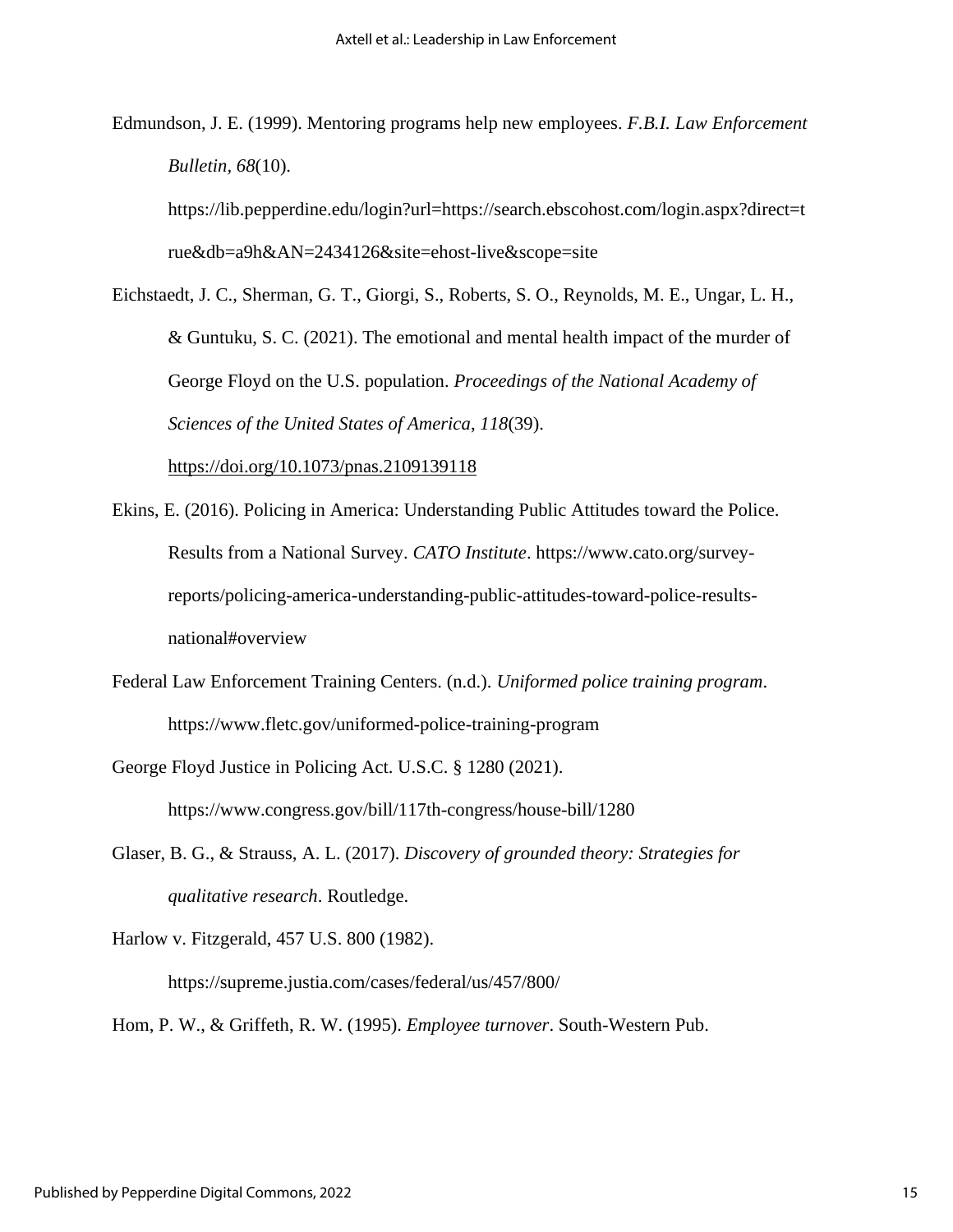H.R. Rep. No. 116-434 (2020). https://www.govinfo.gov/content/pkg/CRPT-

116hrpt434/pdf/CRPT-116hrpt434-pt1.pdf

- Kisela v. Hughes, 584 U.S.\_\_(2018). https://www.supremecourt.gov/opinions/17pdf/17- 467\_bqm1.pdf
- Li, Y., & Brown, B. (2019). Police Chief Turnover in Texas: An Exploratory Analysis of Peer-Evaluation Survey Data Pertinent to Police Performance and Turnover. *Police Quarterly*, *22*(4), 391-415. https://doi-

org.lib.pepperdine.edu/10.1177/1098611119845664

- Martin, J. (2021). Breonna Taylor: Transforming a hashtag into defunding the police. *Journal of Criminal Law & Criminology, (111)*4, 996-1030. https://lib.pepperdine.edu/login?url=https://search.ebscohost.com/login.aspx?direct=t rue&AuthType=ip,url,uid,cookie&db=a9h&AN=154163629&site=ehostlive&scope=site
- National Sheriffs' Association. (n.d.). *F.A.Q*. National Sheriffs' Association. https://sheriffs.org/about-nsa/faq
- Novak, W. K. (2020). *Policing the Police: Qualified Immunity and Considerations for Congress*. Congressional Research Service. https://crsreports.congress.gov/product/pdf/LSB/LSB10492
- O'Rourke, A., Su, R., & Binder, G. (2021). Disbanding Police Agencies. *Columbia Law Review*, *121*(4), 1327–1404.
- Orrick, D. W. (2008). *Recruitment, retention, and turnover of police personnel: Reliable, practical, and effective solutions*. Charles C Thomas Publisher.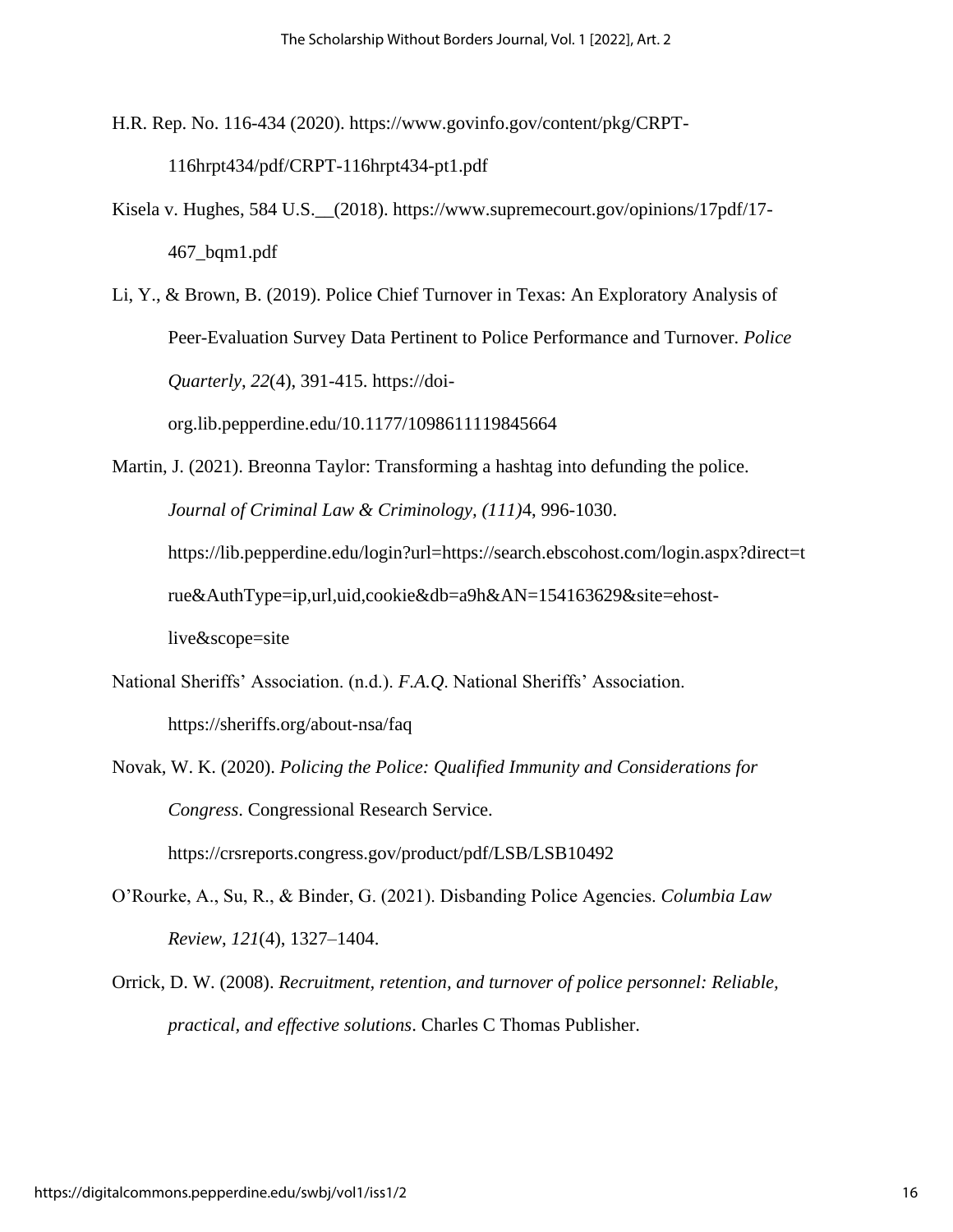Oyedele, J., & Perrone, C. (2021). Defund the Police: An O.D. Perspective to Participatory Change. *Organization Development Review*, *53*(3), 25–31. https://lib.pepperdine.edu/login?url=https://search.ebscohost.com/login.aspx?direct=t rue&AuthType=ip,url,uid,cookie&db=a9h&AN=155119114&site=ehostlive&scope=site

Pearson v. Callahan, 555 U.S. 223 (2009)

https://supreme.justia.com/cases/federal/us/555/223/

PERF. (2021, June 11). *Workforce Survey June 2021*. PoliceFourm.org[.](https://www.policeforum.org/workforcesurveyjune2021) <https://www.policeforum.org/workforcesurveyjune2021>

Pierson v. Ray, 386 U.S. 547 (1967). https://supreme.justia.com/cases/federal/us/386/547/

Rufo, C. F., & Anderson, B. C. (2020, June 17). *CHAZ to CHOP: Seattle's radical experiment.* City Journal. https://www.city-journal.org/seattle-chaz-chop-protests

Sanders, P. (1982). Phenomenology: A new way of viewing organizational research. *The Academy of Management Review*, *7*(3), 353. <https://doi.org/10.2307/257327>

Scheuer v. Rhodes, 1974. https://supreme.justia.com/cases/federal/us/416/232/

- Schweikert, J. R. (2020). Qualified immunity: A legal, practical, and moral failure policy. *Cato Institute.* [https://doi.org/10.36009/PA.901.](https://www.cato.org/publications/policy-analysis/qualified-immunity-legal-practical-moral-failure)
- Scott, C. L. (2021). Defunding the police. *Social Work*, *66*(1), 79. https://doiorg.lib.pepperdine.edu/10.1093/sw/swaa052

Simonson, J. (2021). Police Reform Through a Power Lens. *Yale Law Journal*, *130*(4), 778– 860.

https://lib.pepperdine.edu/login?url=https://search.ebscohost.com/login.aspx?direct=t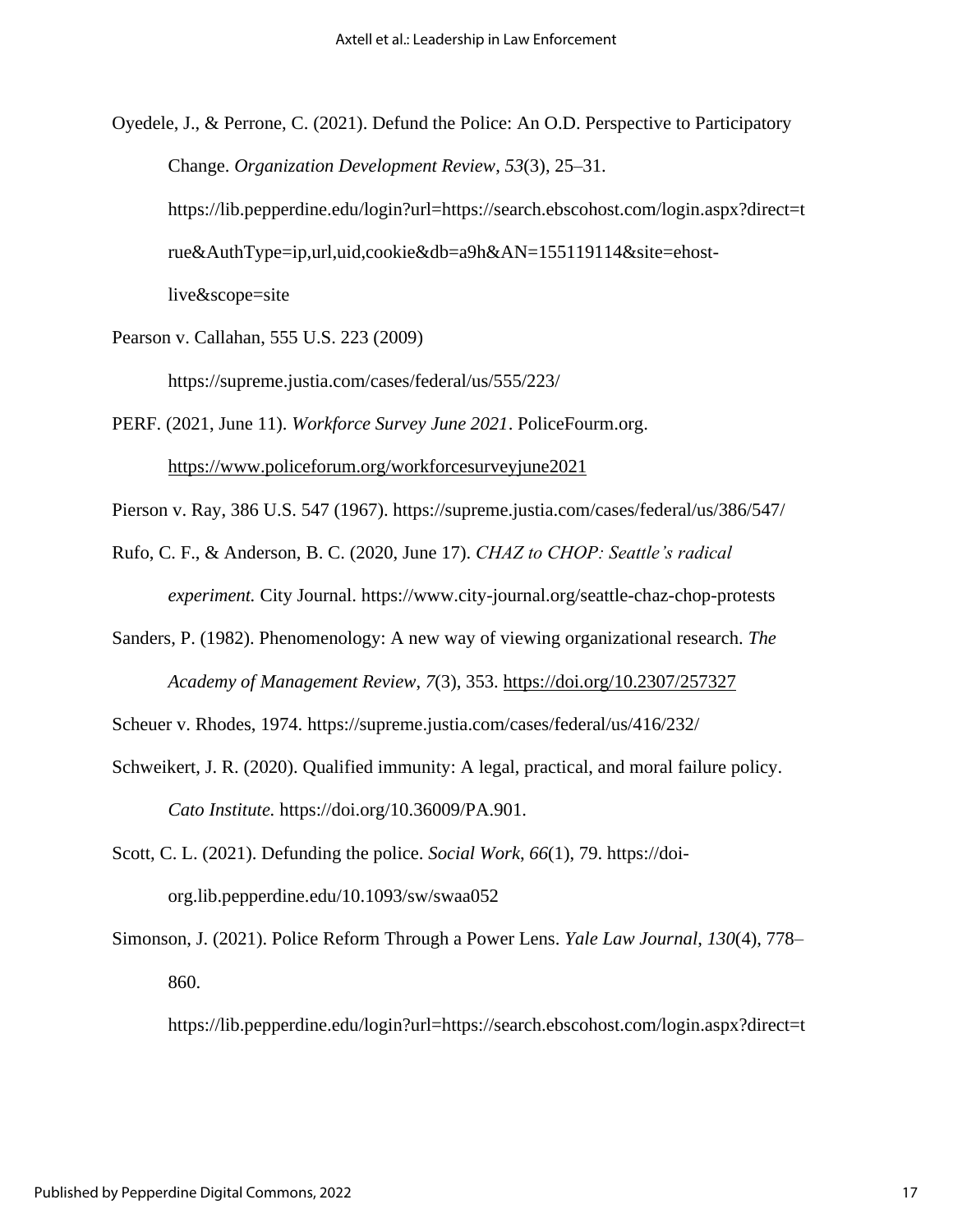rue&AuthType=ip,url,uid,cookie&db=a9h&AN=149303315&site=ehostlive&scope=site

- Stenning, P. C. (2021). Re-thinking governance and accountability of police and policing: David Bayley's contributions to the debates. *International Journal of Comparative & Applied Criminal Justice*, *45*(3), 249–267. https://doiorg.lib.pepperdine.edu/10.1080/01924036.2021.1914120
- Sullivan, B. (2021). *The U.S. Supreme Court rules in favor of officers accused of excessive force*. National Public Radio. https://www.npr.org/2021/10/18/1047085626/supremecourt-police-qualified-immunity-cases
- Torres, J., & Reling, T. (2020). Under-policing and apprehensiveness toward stopping minorities across white and nonwhite officers post-Ferguson. *Journal of Ethnicity in Criminal Justice*, *18*(4), 282-314[.](https://doi.org/10.1080/15377938.2020.1754992) <https://doi.org/10.1080/15377938.2020.1754992>
- Ury, W. L., & Smoke, R. (1985). Anatomy of a crisis. *Negotiation Journal*, *1*(1), 93–100.

# <https://doi.org/10.1007/BF00999163>

Vermeer, M., Woods, D., & Jackson, B. (2020). *Would law enforcement leaders support defunding the police? Probably — If communities ask police to solve fewer problems*. Rand Corporation*.* <https://doi.org/10.7249/pea108-1>

Wareham, J., Smith, B. W., & Lambert, E. G. (2013). Rates and patterns of law enforcement turnover. *Criminal Justice Policy Review*, *26*(4), 345-370[.](https://doi.org/10.1177/0887403413514439) <https://doi.org/10.1177/0887403413514439>